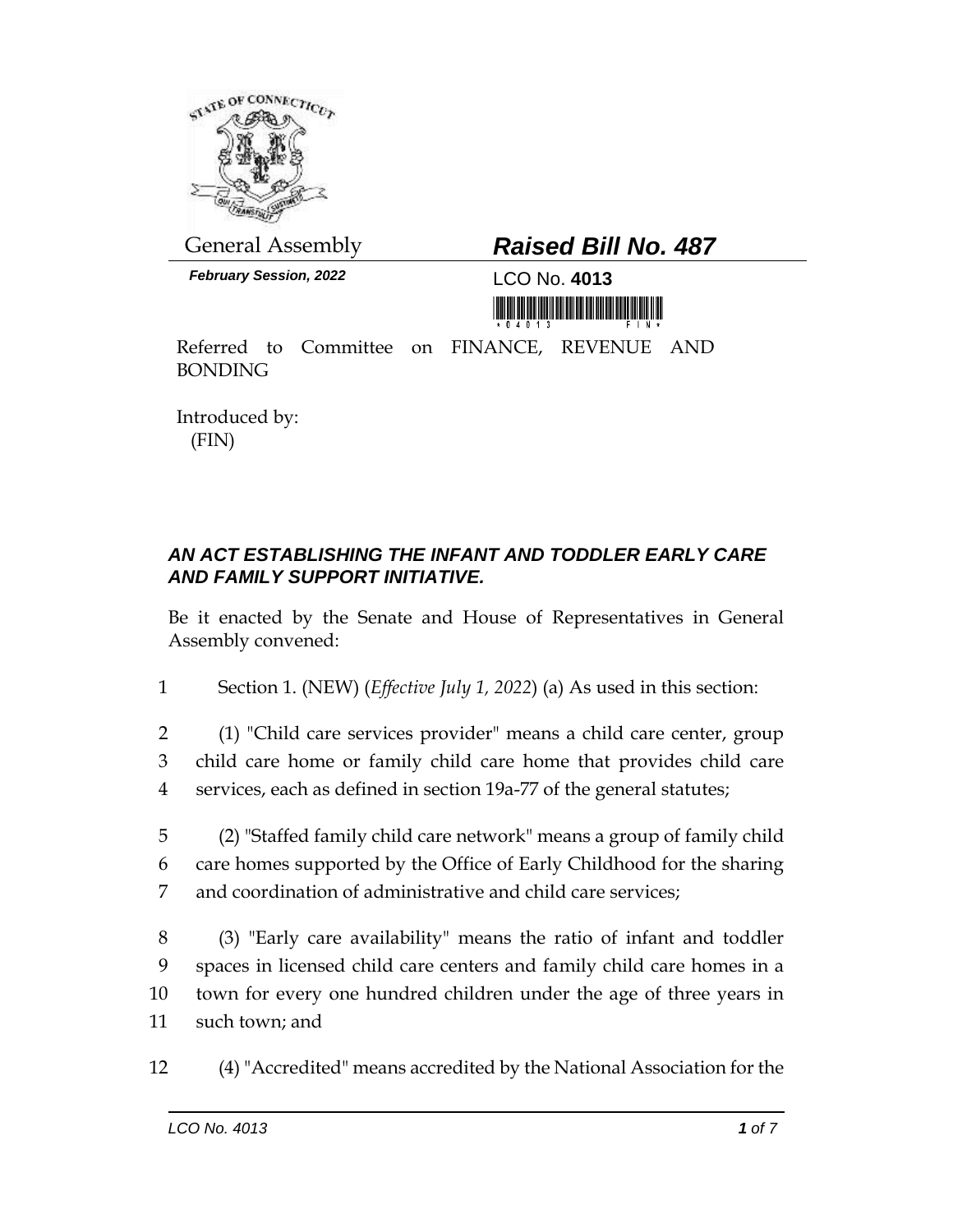Education of Young Children, National Association for Family Child Care, a Head Start on-site program review instrument or a successor instrument pursuant to federal regulations, or otherwise meeting such criteria as may be established by the Commissioner of Early Childhood, unless the context otherwise requires.

 (b) The Office of Early Childhood shall establish and administer the Infant and Toddler Early Care and Family Support Initiative. The initiative shall provide grants-in-aid to child care service providers and staffed family child care networks to support the growth and enhancement of a system of high-quality early childhood care and education by creating and subsidizing infant and toddler spaces in high- need areas throughout the state. The office shall establish standards for the initiative. The standards may include, but need not be limited to, guidelines for staff-child interactions, curriculum content, including preliteracy development, lesson plans, parental involvement, and staff qualifications and training.

 (c) The Commissioner of Early Childhood may enter into a five-year contract with a child care service provider or staffed family child care networks, to create new or support existing infant and toddler spaces in such child care centers, group child care homes and family child care homes. In entering into a contract under the initiative, the commissioner shall give priority to those child care centers, group child care homes and family child care homes that are (1) located in towns with the lowest median household income and greatest deficit of early care availability, (2) creating new infant and toddler spaces, (3) accredited, and (4) licensed to individuals who reflect the demographics of the infant and toddler population in the community in which such center or home is located.

 (d) Any contract entered into under the initiative shall provide (1) a grant-in-aid for each infant and toddler space that is in an amount that is at least seventy-five per cent of the market rate, as determined by the Commissioner of Early Childhood pursuant to the current market rate study required under federal law, (2) a bonus equal to twenty-five per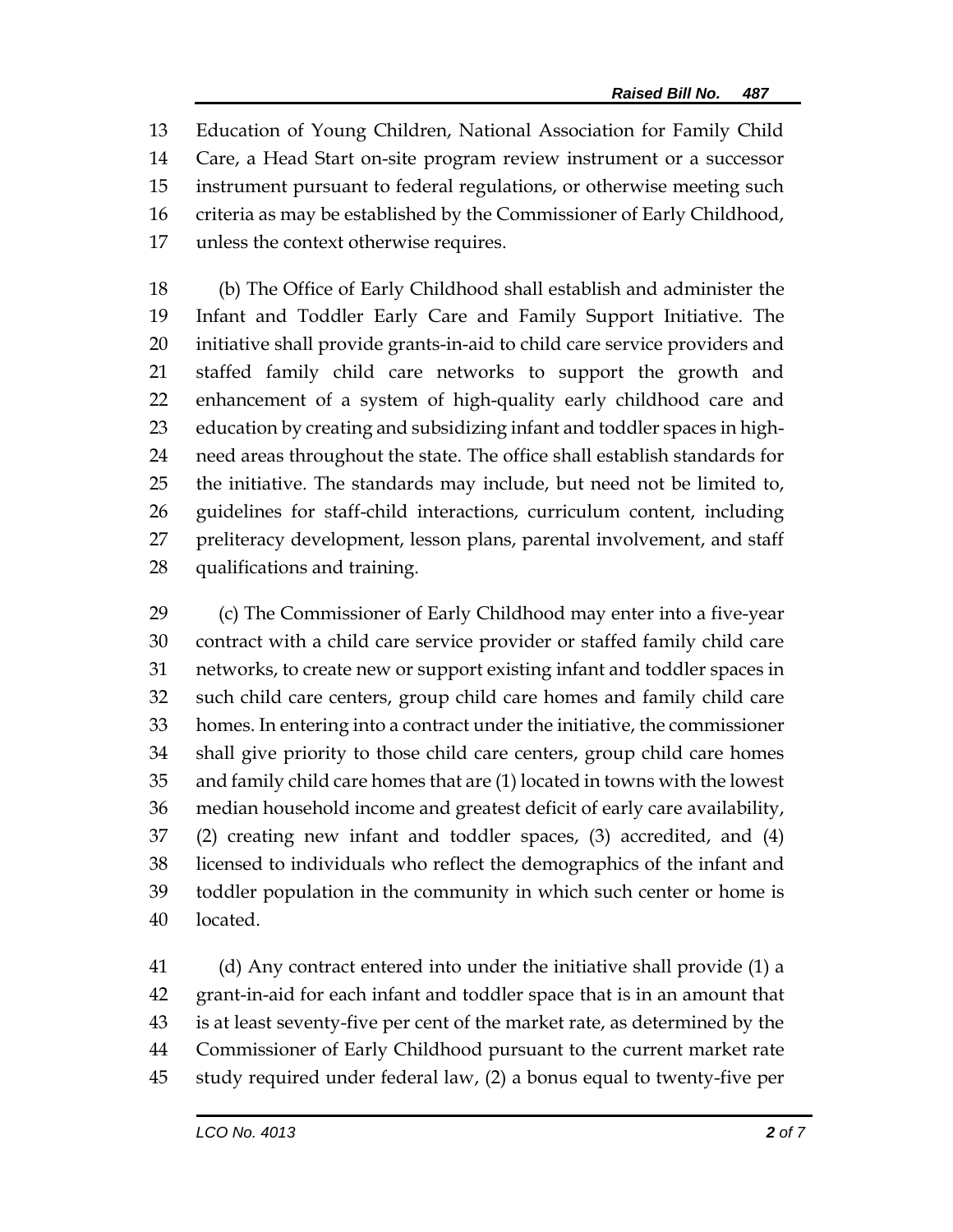cent of the amount described in subdivision (1) of this subsection to any accredited child care center, group child care home or family child care home, (3) access to family support services in accordance with the provisions of subsection (e) of this section, and (4) in the case of a child care center, group child care home or family child care home that enters into a contract with the office and is not accredited, additional assistance to help such center or home get accredited within three years.

 (e) Each contract entered into under the initiative shall include provisions requiring the office to provide access to and support for family support services in the amount of ten per cent of the total grant- in-aid under the contract. Such family support services shall include, but need not be limited to, parenting support, information about child development, assistance to help parents complete their education, learn English, enroll in a job training program, find employment and other related services.

 (f) (1) There is established an account to be known as the "early care and family support account" which shall be a separate, nonlapsing account within the General Fund. The account shall contain any moneys required by law to be deposited in the account. Moneys in the account shall be expended by the Office of Early Childhood for the purposes of the initiative established under this section.

 (2) For the fiscal year ending June 30, 2024, and each fiscal year thereafter, an amount equal to the percentage remaining after the amounts have been calculated pursuant to section 2-33c of the general statutes, as amended by this act, shall be transferred from the resources of the General Fund to the early care and family support account and credited to such account for the purposes of such initiative. The Office of Policy and Management shall make such funds available in quarterly allotments.

 (3) (A) The office may use a portion of the funds in the account to (i) provide technical assistance to existing child care centers, group child care homes and family child care homes in planning for the expansion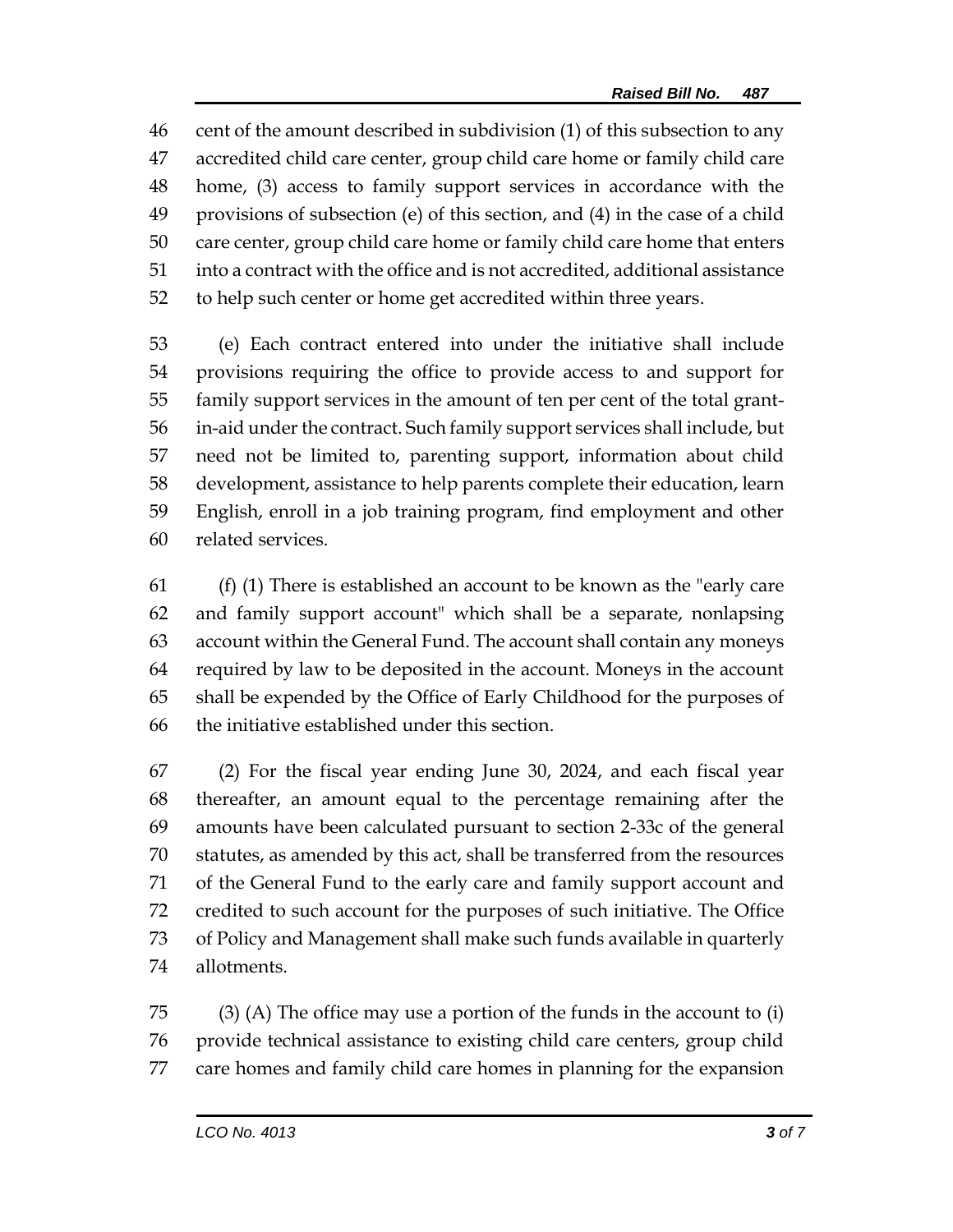of infant and toddler spaces under the initiative, including business planning, accreditation support, predevelopment expenses for any major renovations to an existing building or for new construction and the development of standardized plans and prefabricated buildings, (ii) develop family support services, and (iii) develop data collection and evaluation tools for continuous program improvement, as follows: For the fiscal year ending June 30, 2024, up to fifty per cent of such funds; for the fiscal year ending June 30, 2025, up to thirty-five per cent of such funds; and for the fiscal year ending June 30, 2026, up to twenty per cent of such funds.

 (B) For the fiscal year ending June 30, 2027, and each fiscal year thereafter, the office may expend up to ten per cent of the funds in the account for the initiative for program evaluation, quality improvement and capacity expansion.

 Sec. 2. Section 10-507 of the general statutes is repealed and the following is substituted in lieu thereof (*Effective July 1, 2022*):

 (a) There is established an account to be known as the "smart start competitive capital grant account" which shall be a capital projects fund. The account shall contain the amounts authorized by the State Bond Commission in accordance with section 10-508, as amended by this act, and any other moneys required by law to be deposited in the account. Moneys in the account shall be expended by the Office of Early Childhood for the purposes of the Connecticut Smart Start competitive 101 grant program established pursuant to section 10-506 and the Infant and Toddler Early Care and Family Support Initiative established pursuant to section 1 of this act.

 (b) There is established an account to be known as the "smart start competitive operating grant account" which shall be a separate, nonlapsing account within the General Fund. The account shall contain moneys required by law to be deposited in the account. Moneys in the account shall be expended by the Office of Early Childhood for the purposes of the Connecticut Smart Start competitive grant program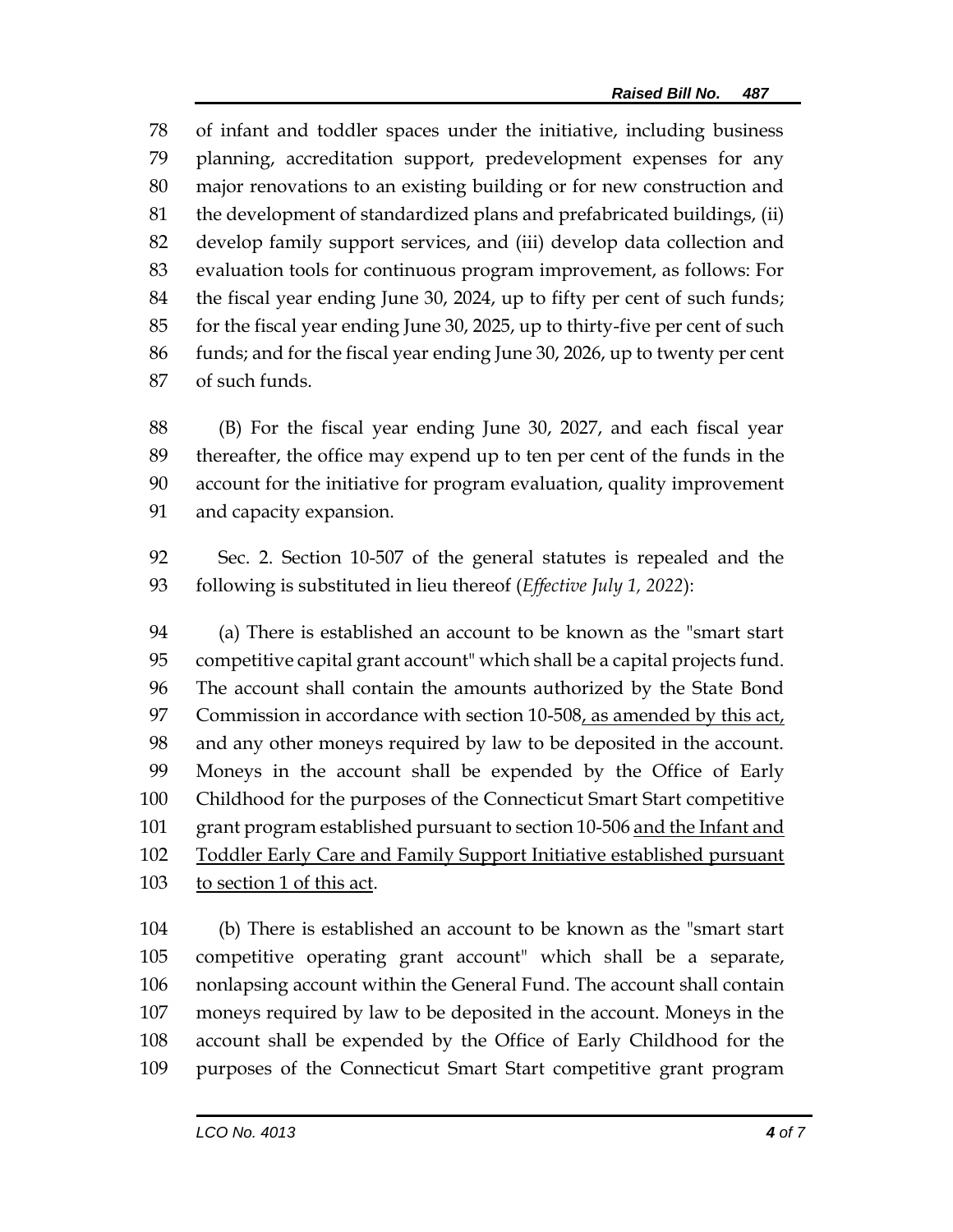established pursuant to section 10-506 and the Infant and Toddler Early

Care and Family Support Initiative established pursuant to section 1 of

this act.

 Sec. 3. Subsection (b) of section 10-508 of the 2022 supplement to the general statutes is repealed and the following is substituted in lieu thereof (*Effective July 1, 2022*):

 (b) The proceeds of the sale of said bonds, to the extent of the amount stated in subsection (a) of this section, shall be used by the Office of Early Childhood for the purposes of early care and education facility improvements in the Smart Start competitive grant program established pursuant to subsection (a) of section 10-501, section 10-506 and section 3 of public act 14-41, the school readiness program, as defined in section 10-16p, state-funded day care centers pursuant to section 8-210, Even Start program pursuant to section 10-265n, programs administered by local and regional boards of education, and to expand the delivery of child care services to infants and toddlers **[**where a demonstrated need exists, as determined by the Office of Early Childhood**]** under the Infant and Toddler Early Care and Family Support Initiative established pursuant to section 1 of this act. Grants awarded pursuant to this subsection shall be used for facility improvements and minor capital repairs. Applicants eligible pursuant to this subsection may submit an application to the Office of Early Childhood and may receive a grant for capital expenses in an amount not to exceed seventy-five thousand dollars per classroom for costs related to the renovation of a facility.

 Sec. 4. Section 2-33c of the general statutes is repealed and the following is substituted in lieu thereof (*Effective July 1, 2023*):

 **[**(a)**]** In addition to the provisions of section 2-33a, on and after July 1, 2019, **[**except as provided in subsection (b) of this section,**]** the General Assembly shall not authorize General Fund and Special Transportation Fund appropriations for any fiscal year in an amount that, in the aggregate, exceeds the percentage of the statement of estimated revenue passed pursuant to subsection (b) of section 2-35 for each fiscal year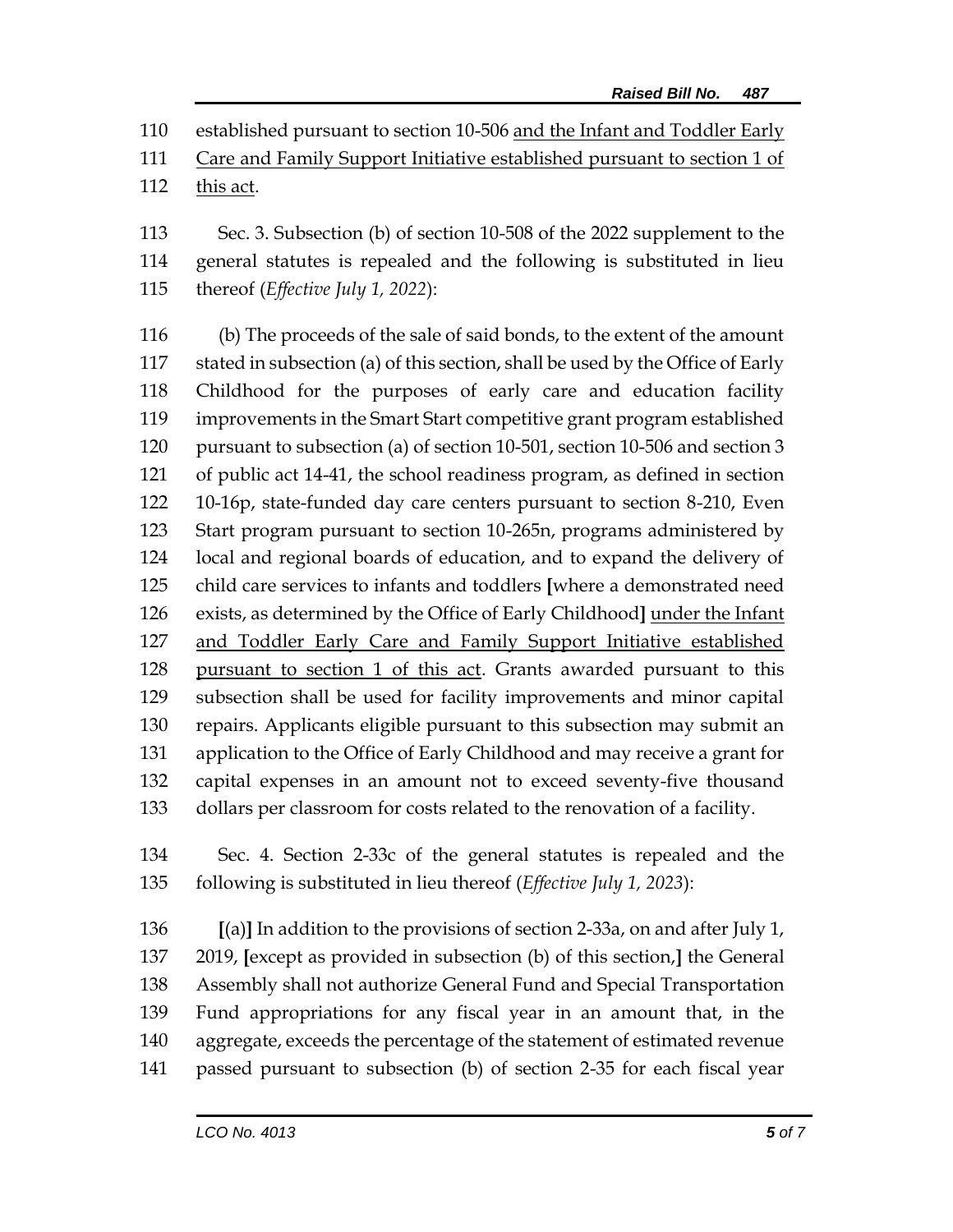## 142 indicated as follows:

| <b>T1</b>      |                        | Fiscal Year Ending June 30, Percentage of Estimated Revenue |
|----------------|------------------------|-------------------------------------------------------------|
| T <sub>2</sub> | 2020                   | 99.5                                                        |
| T <sub>3</sub> | 2021                   | 99.25                                                       |
| T <sub>4</sub> | 2022                   | 99                                                          |
| T <sub>5</sub> | 2023                   | 98.75                                                       |
| T <sub>6</sub> | 2024                   | 98.5                                                        |
| T <sub>7</sub> | 2025                   | 98.25                                                       |
| T <sub>8</sub> | 2026, and each         | 98                                                          |
| T <sub>9</sub> | fiscal year thereafter |                                                             |

 **[**(b) The General Assembly may authorize General Fund and Special Transportation Fund appropriations for any fiscal year in an amount that, in the aggregate, exceeds the percentage of estimated revenue specified in subsection (a) of this section for such fiscal year, if:

 (1) (A) The Governor declares an emergency or the existence of extraordinary circumstances and at least three-fifths of the members of each house of the General Assembly vote to exceed such percentage for the purposes of such emergency or extraordinary circumstances, and (B) any such appropriation is for the fiscal year in progress only. Any such declaration shall specify the nature of such emergency or circumstances; 153 or

154 (2) Each house of the General Assembly approves by majority vote 155 any such appropriation for purposes of an adjusted appropriation and 156 revenue plan.**]**

| This act shall take effect as follows and shall amend the following |                     |             |  |  |  |
|---------------------------------------------------------------------|---------------------|-------------|--|--|--|
| sections:                                                           |                     |             |  |  |  |
|                                                                     |                     |             |  |  |  |
| Section 1                                                           | <i>July 1, 2022</i> | New section |  |  |  |
| Sec. 2                                                              | <i>July 1, 2022</i> | 10-507      |  |  |  |
| Sec. 3                                                              | July 1, 2022        | $10-508(b)$ |  |  |  |